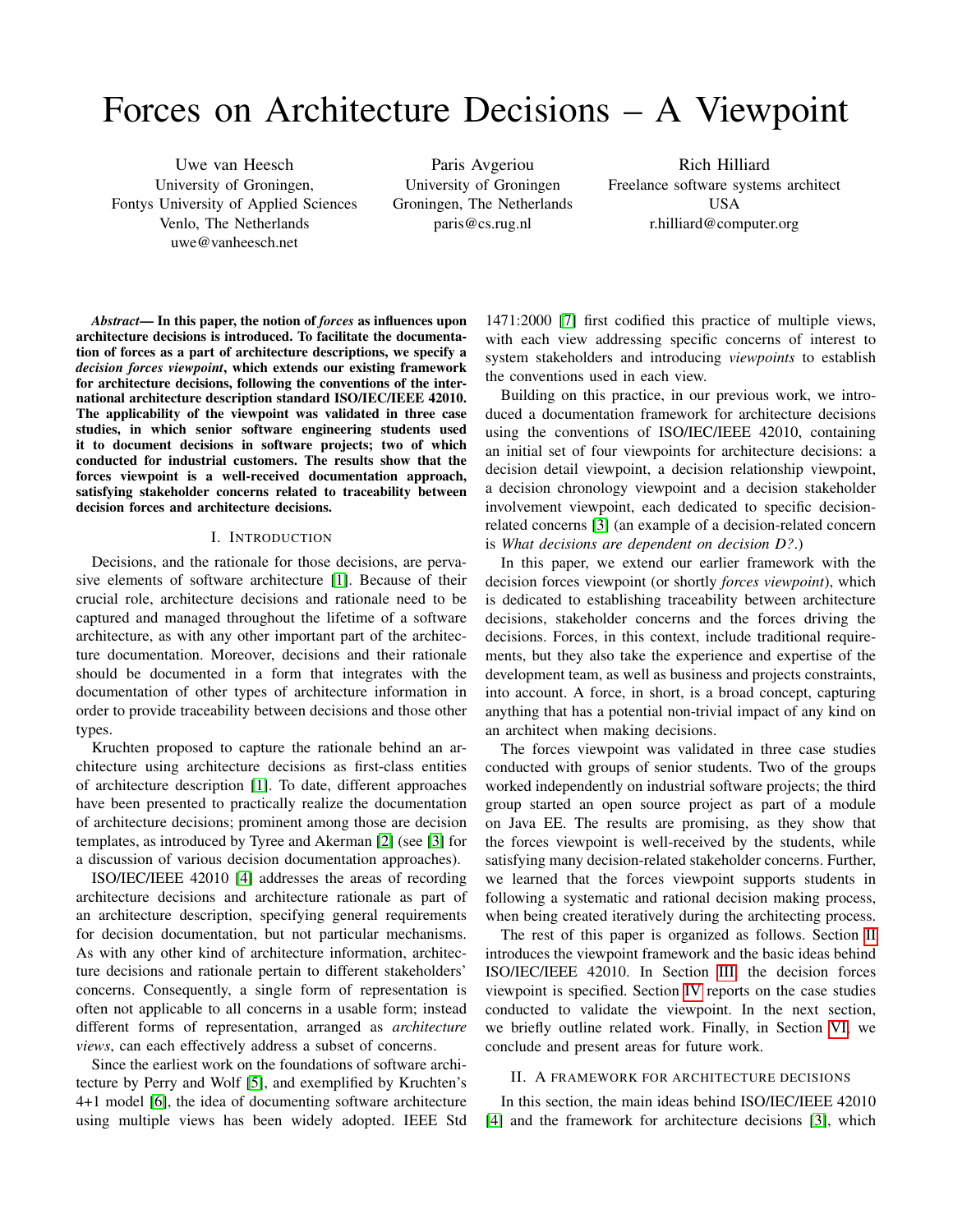were the basis for the development of the decision forces viewpoint, will be briefly introduced.

# *A. ISO/IEC/IEEE 42010*

ISO/IEC/IEEE 42010 is an international standard for the description of software architectures (and other kinds of system architectures). It is based on a few principles:

- 1) an *architecture description* (AD) expresses an architecture (of a system or other entity of interest);
- 2) an AD addresses the concerns of the system's stakeholders for that architecture.
- 3) the concerns drive the selection of the representation conventions (called *viewpoints*) used to express the architecture, each of which is dedicated to framing specific concerns;
- 4) consistency between the views is maintained using correspondence rules.

Building upon these principles, ISO/IEC/IEEE 42010 defines the required contents of individual ADs, the form of architecture description languages, and architecture frameworks.

#### *B. Four viewpoints for architecture decisions*

The framework for architecture decisions, introduced in our previous work [\[3\]](#page-9-2), consists of an initial set of four viewpoints, each of which being dedicated to satisfying specific stakeholder concerns related to architecture decisions.

The decision relationship viewpoint makes relationships between architecture decisions explicit. Examples of decision relationships are *is caused by*, *depends on*, or *is alternative to*. Apart from relationships, views using this viewpoint document the current state of each decision in the system (e.g., *decided*, *approved*, or *rejected*). The stakeholder involvement viewpoint explains the responsibilities of specific stakeholders in the decision-making process. For example, views of this viewpoint show the stakeholders who proposed, confirmed, or validated particular decisions. The decision chronological viewpoint shows the evolution of architecture decisions over time. It also depicts architecture iterations and their endpoints (typically milestones, snapshots, or releases). The chronological viewpoint is the only viewpoint with a temporal component. All other types of views *freeze* a specific state of the architecture.

Whereas the previously mentioned viewpoints focus on specific aspects of architecture decisions to optimally frame their related concerns, the decision detail viewpoint is an aggregate viewpoint. This viewpoint combines the information shown in all other viewpoints, by giving detailed information about single architecture decisions. The detail viewpoint's model kind (a model kind establishes the conventions for all models in the respective view), at the same time, acts as a shared metamodel for all viewpoints in the framework.

The decision forces viewpoint, introduced in this paper, extends this existing set of viewpoints focusing on traceability between architecture decisions, stakeholder concerns, and decision forces. It integrates seamlessly into the decision framework and its shared metamodel.

### III. DECISION FORCES VIEWPOINT

<span id="page-1-0"></span>Views using the decision forces viewpoint make explicit the relationships between architectural decisions and the forces that influenced the architect when making the decisions out of multiple alternatives. The term *force* is taken from the pattern community, which uses forces to elaborate on the description of a problem to be solved by a pattern's proposed solution. They define a force as "[...] any aspect of the problem that should be considered when solving it." [\[8\]](#page-9-8). Similarly, when considering architecture decisions, a *force* is any aspect of an architectural problem arising in the system or its environment ( operational, development, business, organizational, political, economic, legal, regulatory, ecological, social, etc.), to be considered when choosing among the available decision alternatives.

Forces arise from many sources; most often from requirements, but also from constraints, architecture principles and other "intentions" imposed upon the system; including personal preferences or experience of the architect(s) and the development team; and business goals such as quick-time-tomarket, low price, or strategic orientations towards specific technologies (see [\[9\]](#page-9-9) for an empirical study on influence factors on software architecture). Before making decisions, the architect assembles all forces relevant in the context of the system to be developed. It can be a good practice to maintain a list of typical domain-specific forces from different projects to make sure that not important forces are forgotten.

Different forces may be orthogonal to one another, they may support, antagonize or contradict each other. Therefore, an architect must balance forces to make the best possible decisions. Figure [1](#page-2-0) shows an extract from a decision forces view, which was created as part of a pilot study conducted to validate the design of the case studies reported below. In the pilot study, the decision viewpoints from the previously mentioned framework [\[3\]](#page-9-2) and the decision forces viewpoint were used to document architecture decisions made in a non-academic distributed open source online banking and accounting system for small and medium-sized companies.

The left part of the table shows the forces that were considered when choosing among the decision alternatives listed across the top of the table. Each force is classified by one or more concerns (please refer to Section [III-B](#page-4-1) for an explanation of the relationship between forces and concerns). The decision alternatives can be grouped into decision topics (e.g. *view technology*, or *data storage* in Figure [1\)](#page-2-0), if they were taken into consideration as alternatives to solve a particular problem. Within a decision topic, there can only be one decision with a state equal to or higher than *decided* (please refer to [\[3\]](#page-9-2) for a description of all decision states). The comment box in Figure [1](#page-2-0) contains an example of a textual description of a force-decision combination. The pluses and minuses indicate a positive or negative impact of a force on a decision alternative; an empty field means that a force is not applicable or neutral; a question mark expresses uncertainty (please refer to Section [III-A](#page-2-1) for a more detailed description of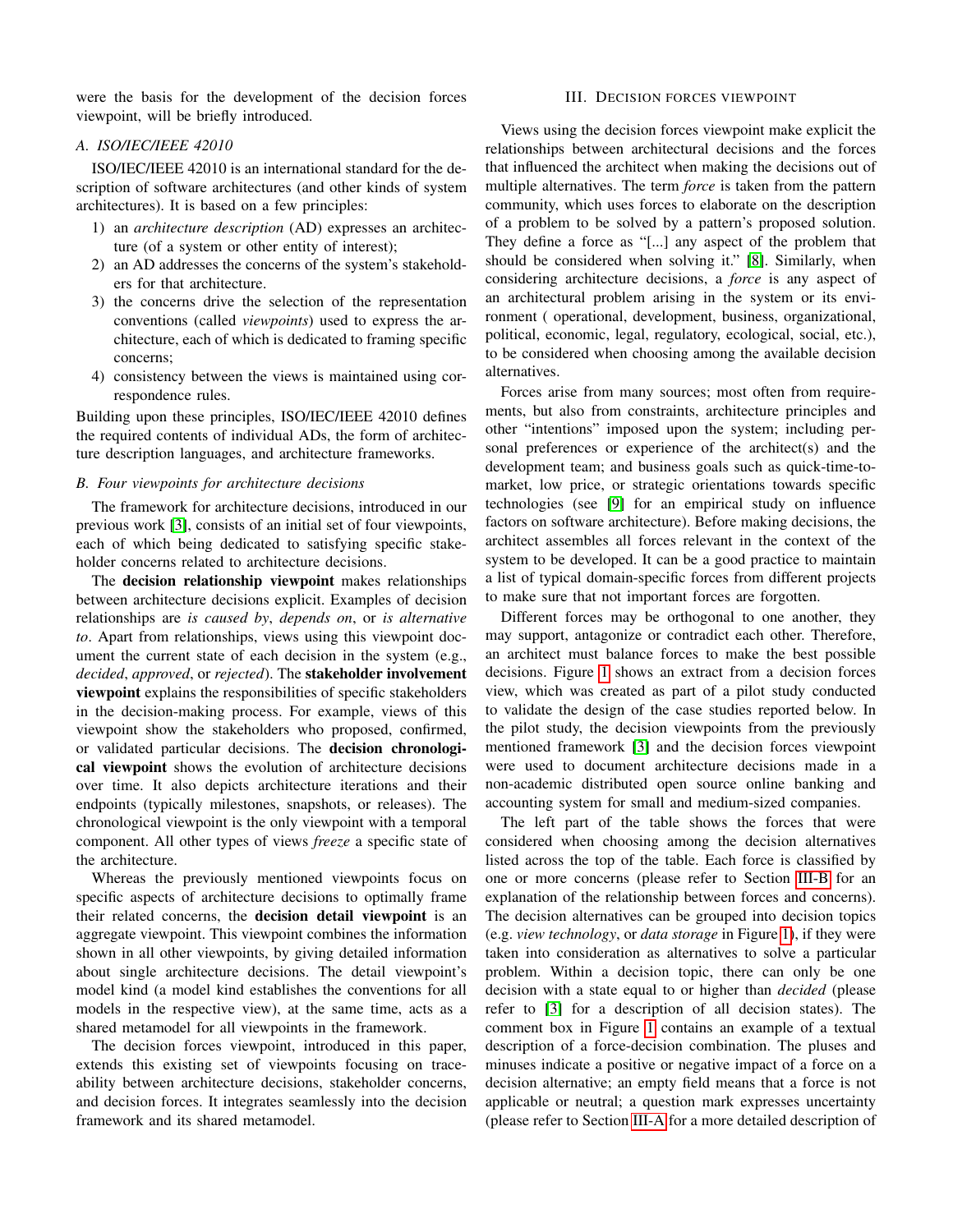|                                       |                          |                                      |                      | View technology |                         |                         | Data storage            | <b>Middleware</b>        | <b>DBMS</b>             |                         |            |
|---------------------------------------|--------------------------|--------------------------------------|----------------------|-----------------|-------------------------|-------------------------|-------------------------|--------------------------|-------------------------|-------------------------|------------|
|                                       |                          |                                      | <decided></decided>  |                 | <discarded></discarded> | <discarded></discarded> | <decided></decided>     | <discarded></discarded>  | <discarded></discarded> | <decided></decided>     |            |
|                                       |                          |                                      |                      | Java Swing      |                         | PHP                     | <b>JSF</b>              | Central DS               | <b>EJB</b>              | <b>MvSQL</b>            | PostgreSQL |
| Architecture significant requirements |                          |                                      |                      |                 |                         |                         |                         |                          |                         |                         |            |
|                                       | Code                     | Description                          | Concern(s)           |                 |                         |                         |                         |                          |                         |                         |            |
|                                       | R1                       | Avg. response time $\leq 0.1$ s      | Time behavior        | $++$            |                         | ۰.                      |                         | $\overline{\phantom{a}}$ |                         | ٠                       | ٠          |
|                                       | R <sub>5</sub>           | Integrate mult. payment providers    | Extendability        | ٠.              |                         |                         | $\ddot{}$               |                          | $\ddot{}$               |                         |            |
|                                       | R <sub>6</sub>           | Reliability of data storage          | Reliability          |                 |                         |                         |                         | $++$                     | $\ddot{}$               | ÷                       | $++$       |
|                                       | R <sub>8</sub>           | Availability of full service (99.9%) | Reliability          | $++$            |                         | ÷                       | ÷                       | ÷                        | $\blacksquare$          | $\ddot{}$               | ÷          |
|                                       | R9                       | Support growing no of users          | Scalability          | $++$            |                         | $\ddot{}$               | $\blacksquare$          | ä,                       | ۰.                      | ٠                       | ?          |
|                                       | R <sub>13</sub>          | Security (personal data protection)  | Security             | ٠               |                         |                         | $\overline{\mathbf{r}}$ | ٠                        |                         | $\overline{\mathbf{r}}$ | 2          |
|                                       | R <sub>16</sub>          | Client platform independence         | Portability          | $\ddot{}$       |                         | $++$                    | $++$                    |                          |                         |                         |            |
|                                       | <b>R23</b>               | Operability of user interface        | Usability            | $++$            |                         | ÷                       | ÷                       |                          |                         |                         |            |
| orces                                 | R <sub>24</sub>          | Communication via Internet           | Network comm.        |                 |                         | $++$                    | $++$                    | ÷                        | $\ddot{}$               | ÷                       | ÷          |
|                                       | <b>R26</b>               | <b>HBCI</b> support                  | Banking protocols    | ٠.              |                         | ?                       | ٠                       |                          | $\ddot{}$               |                         |            |
| LĨ,                                   | R27                      | No licence costs                     | Development costs    | $\ddot{}$       |                         | $\ddot{}$               | $\ddot{}$               |                          |                         | $++$                    | $^{++}$    |
| Decision                              | <b>Other forces</b>      |                                      |                      |                 |                         |                         |                         |                          |                         |                         |            |
|                                       | $\overline{\mathsf{F1}}$ | Inhouse experience                   | Development time     |                 |                         |                         |                         |                          |                         |                         |            |
|                                       | F1.1                     | Swing (very good)                    | Development time     | $++$            |                         |                         |                         |                          |                         |                         |            |
|                                       | F1.2                     | PHP (decent)                         | Development time     |                 |                         | $\ddot{}$               |                         |                          |                         |                         |            |
|                                       | $\overline{F1.3}$        | JPA (good)                           | Development time     |                 |                         | No resources needed.    |                         |                          |                         |                         |            |
|                                       | $\overline{F1.4}$        | MySQL (very good)                    | Development time     |                 |                         | All calculations are    |                         | ÷                        |                         | $++$                    |            |
|                                       | F1.5                     | JSF (very good)                      | Development time     |                 |                         | performed on client     | ÷                       |                          |                         |                         |            |
|                                       | F2                       | Strategic knowledge development      | Competitiveness      |                 | side.                   |                         |                         |                          |                         |                         |            |
|                                       | F2.1                     | Learn Postgres                       | Competitiveness      |                 |                         |                         |                         | $\ddot{}$                |                         |                         | $++$       |
|                                       | F2.2                     | Improve Javascript skills            | Competitiveness      | --              |                         | ٠                       | ٠                       |                          |                         |                         |            |
|                                       | F2.3                     | Learn Jquery                         | Competitiveness      | --              |                         | $\ddot{}$               | $\ddot{}$               |                          |                         |                         |            |
|                                       | F <sub>4</sub>           | Linux server available               | Development costs    |                 |                         | $\ddot{}$               | $\ddot{}$               | ٠                        | ÷                       |                         | ٠          |
|                                       | F <sub>5</sub>           | Non business criticality             | Business criticality |                 |                         |                         |                         |                          |                         |                         | ٠          |
|                                       | F7                       | Resource usage on server             | Resource utilization | $++$            |                         |                         | --                      |                          |                         | ٠                       | ?          |

<span id="page-2-0"></span>Figure 1. Excerpt from a decision forces view (see [III-A](#page-2-1) for conventions used here)

the ratings). The architect evaluates each architectural decision alternative in the context of the forces. As a result of the evaluation, a force can have a positive, negative, currently unknown, or neutral impact on the architect with respect to a decision; it either attracts the decision maker towards a specific decision alternative, or it repels the decision maker from an alternative, or it has no effect. Figure [2](#page-2-2) illustrates the application of forces on an architect when choosing between two database management systems. On the one hand, the development team has a lot of experience using MySQL; this force attracts the architect towards choosing MySQL. On the other hand, the company wants to develop strategic knowledge with PostgreSQL, which is also more reliable than MySQL and turns out to scale better. In this particular case, after balancing these forces, the architect would probably choose PostgreSQL, provided that no other decision alternatives were taken into consideration. In a more general case, an architect would need to decide between more than two options.

### <span id="page-2-1"></span>*A. Forces Viewpoint Specification*

Table [I](#page-3-0) lists the decision-related concerns<sup>[1](#page-2-3)</sup> framed by the decision forces viewpoint. These decision-related concerns are a subset of a larger set of concerns identified in our previous work [\[3\]](#page-9-2). The codes in Table [I](#page-3-0) were copied from [\[3\]](#page-9-2) for consistency.

Views of the decision forces viewpoint are dedicated to supporting decision–force traceability. They can be used by stakeholders interested in decision rationale, decisions relevant for specific stakeholder concerns, addressed requirements, conflicting forces and how these all relate to each other. The main stakeholders for this viewpoint are architects, but also reviewers and other stakeholders who need to comprehend the choices made in the architecture. Table [II](#page-3-1) shows the stakeholders along with their main decision-related concerns with respect to the forces viewpoint. Similarly to the decision-

<span id="page-2-3"></span><sup>1</sup>The term *decision-related* concern is used to refer to concerns pertaining to decision documentation (as opposed to any other types of stakeholder concerns which are simply termed *concerns*).



<span id="page-2-2"></span>Figure 2. Application of forces on an architect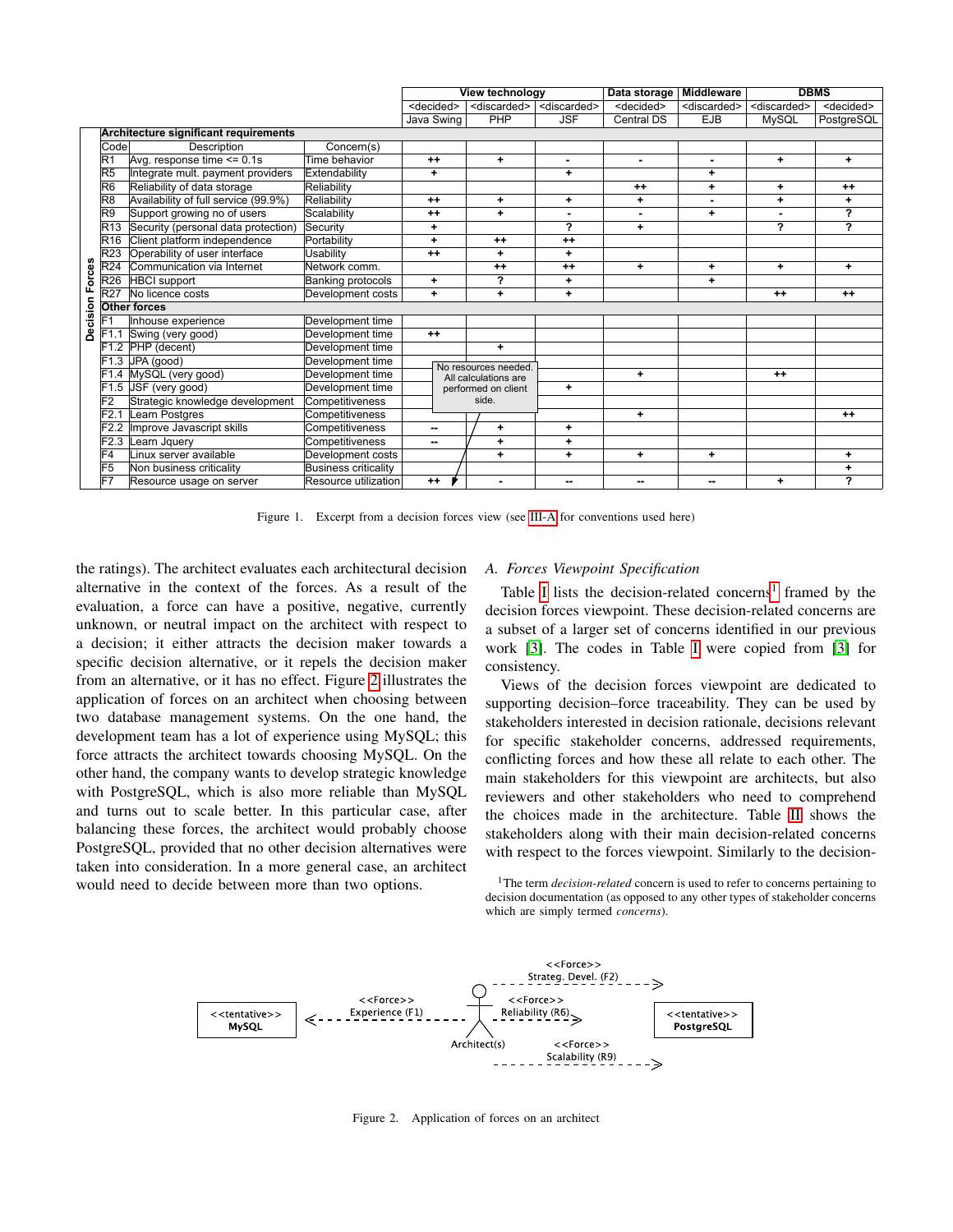

<span id="page-3-2"></span>Figure 3. Metamodel of decision forces viewpoint

related concerns, the stakeholders were identified in our previous work.

Table I CONCERNS OF THE DECISION FORCES VIEWPOINT

<span id="page-3-0"></span>

| Code             | Concern                                                         |
|------------------|-----------------------------------------------------------------|
| C <sub>3</sub>   | What is the rationale for decision $D$ ?                        |
| C <sub>4</sub>   | What concerns $C_i$ does decision D pertain to?                 |
| $\overline{C}$   | What forces $F_i$ impact/influence decision $D$ ?               |
| C <sub>6</sub>   | What decisions $D_k$ are influenced by force $F$ ?              |
| $\overline{C}$ 7 | What forces $F_l$ have conflicting influences on decision $D$ ? |
| $\overline{C23}$ | What decisions $D_p$ or decision sub-graphs $SG_q$ can be       |
|                  | reused in other projects?                                       |

<span id="page-3-1"></span>Table II TYPICAL STAKEHOLDERS OF THE DECISION FORCES VIEWPOINT AND THEIR CONCERNS

| Stakeholder           | Concerns                                                                           |
|-----------------------|------------------------------------------------------------------------------------|
| Architect             | C <sub>3</sub> , C <sub>4</sub> , C <sub>5</sub> , C <sub>6</sub> , C <sub>7</sub> |
| Reviewer              | C <sub>3</sub> , C <sub>4</sub> , C <sub>5</sub> , C <sub>6</sub> , C <sub>7</sub> |
| Requirements Engineer | C <sub>4</sub> . C <sub>6</sub> . C <sub>7</sub>                                   |
| New project member    | $\mathsf{C}^3$                                                                     |
| Domain expert         | C22                                                                                |

The decision forces viewpoint consists of a single model kind. Figure [3](#page-3-2) depicts its metamodel, which presents the conceptual elements for architecture models that adhere to it. This model is part of a shared metamodel, which is used by all viewpoints of the decision documentation framework. Together with well-defined correspondence rules, the shared metamodel ensures consistency among the views of different viewpoints.

The elements in Figure [3](#page-3-2) with a gray background map to the corresponding elements in Figures 2 and 4 of ISO/IEC/IEEE 42010. In the following, each of the elements used in Figure [3](#page-3-2) is briefly described.

An architecture decision pertains to one or more concerns. Forces views show only the current state of each decision (e.g. *decided*, or *discarded* [\[3\]](#page-9-2)). While decisions can generally have different types of relationships with each other, the forces viewpoint only regards the *is alternative for*-relationship to group multiple decision alternatives into a decision topic.

According to ISO/IEC/IEEE 42010, "Architecture rationale captures explanation, justification or reasoning about architecture decisions that have been made." [\[4\]](#page-9-3). In terms of the forces viewpoint, the architecture rationale should balance all relevant forces that influence a decision. Note that architecture rationale is not described in forces views; it is documented explicitly in decision detail views, which are part of the decision framework. In the forces viewpoint's model kind, the association between Architecture Rationale and Influence implies that the rationale description should consider the relevant forces.

All forces are classified by one or more concerns. A stakeholder could for instance be concerned about development cost, while concrete forces classified by this concern could be "not to use paid 3rd-party licenses", or to "use available hardware where possible". The force not to use 3rd-party licenses could, besides the development cost concern, be classified by a legal concern (e.g how the software can be distributed).

Apart from a textual qualification, the *influences* relationship between decision force and architecture decision can take one of the following values, estimated by the architect(s) of the system:

- ++: A force strongly supports a specific decision alternative to be chosen. An example from Figure [1](#page-2-0) is the operability force, which strongly advocates the choice of Swing/Java, because Swing can be used to develop rich graphical user interfaces.
- +: A force moderately supports an alternative.
- blank: A force has a neutral influence on a decision alternative, or it is not applicable.
- -: A force moderately opposes an alternative.
- -: A force strongly opposes an alternative to be chosen. For instance, if the programming team has no experience in functional programming, then this would be a strong argument against choosing Lisp or Haskell as a programming language.
- X: A decision alternative is prevented by a force. For instance, a force could be not to use libraries distributed under an open source license. Such a force would for instance prevent the use of Apache Lucene as a search library. Nevertheless, it can make sense to document such a decision alternative, because the forces view could be used to negotiate constraints or requirements with the customer, if its advantages clearly outweigh the opposing forces.
- ?: It is currently unclear how the decision alternative is impacted by a force. This rating should be temporary, indicating that prototyping, or more research has to be done to understand the impact better.

For space limitations, constraints and cross-viewpoint correspondence rules relevant to this viewpoint were omitted in this article.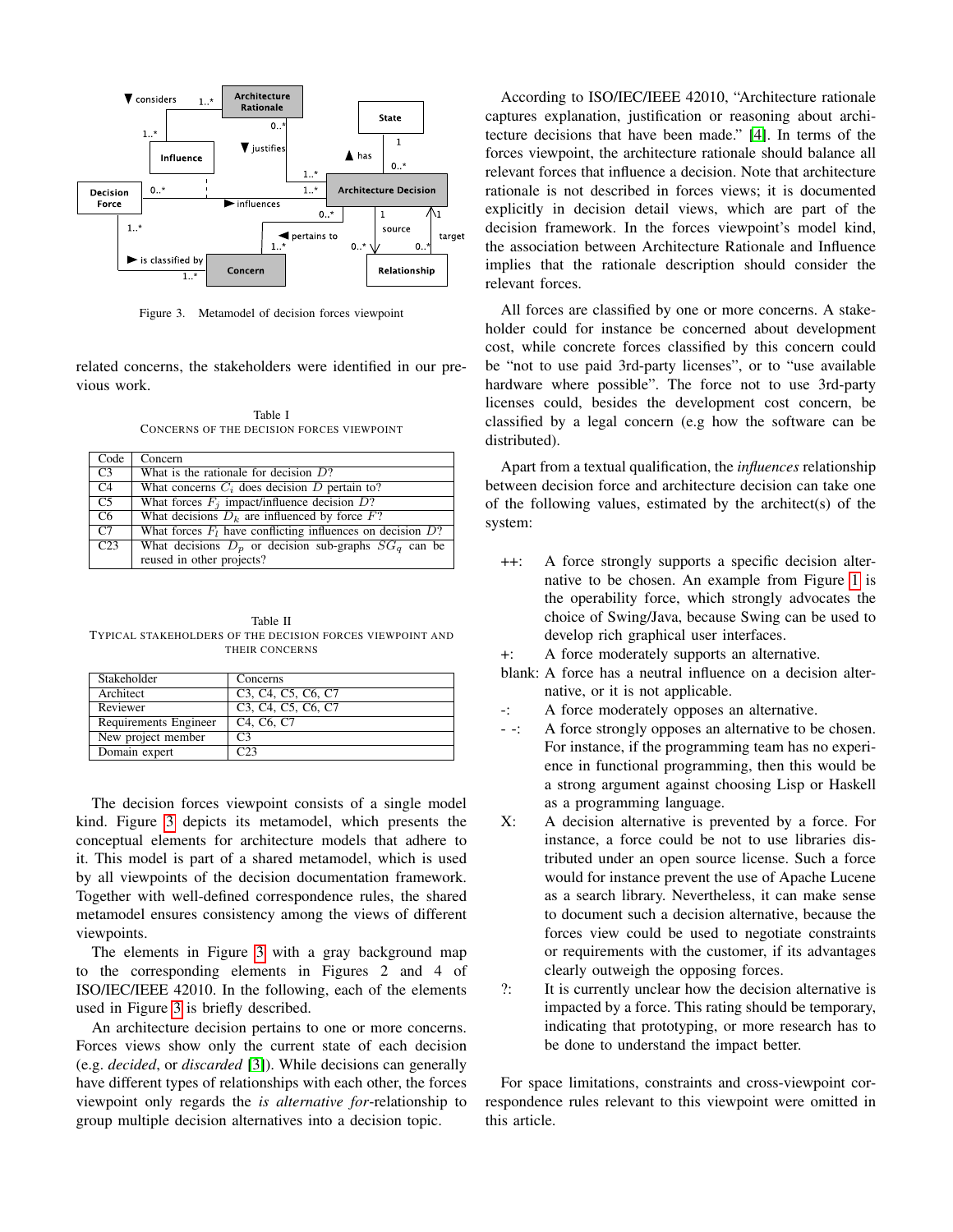### <span id="page-4-1"></span>*B. Stakeholder concerns versus decision forces*

In the context of ISO/IEC/IEEE 42010, the term *concern* was chosen to include any interest that stakeholders consider fundamental to the architecture of the system (including the process of creating the architecture): "Concerns arise throughout the life cycle from system needs and requirements, from design choices and from implementation and operating considerations." [\[4\]](#page-9-3). The standard introduces stakeholders' concerns as a means to drive the selection of architecture viewpoints, i.e. different stakeholders for the architecture description have different needs in terms of different kinds of information. Therefore, concerns result in selecting appropriate representations of the architecture. Forces, in contrast, do not drive representational choices but architecture decisions. The concept of a force is related to the concept of a concern, in that all forces are classified by concerns (see Figure [3\)](#page-3-2). If a force could not be classified by at least one concern, this means that it would not represent any interest of the relevant stakeholders.

## IV. THREE CASE STUDIES

<span id="page-4-0"></span>To validate the usage of the decision forces viewpoint in software projects, we conducted a multiple-case study with senior students working on non-academic software projects. A case study was preferable over surveys or experiments, because the phenomenon (i.e. the influence of the forces view documentation) had to be studied over a long period of time, thus limiting the possibility for strict control of independent variables [\[10\]](#page-9-10). Additionally, a multiple-case design is regarded as more robust than single-case studies, because conclusions from one case can be compared to other cases [\[11\]](#page-9-11), which increases external validity.

#### *A. Study goal and research questions*

Following Robson's classification scheme [\[12\]](#page-9-12), this multiple-case study is exploratory in nature. The goal is to explore the support provided by the decision forces viewpoint to software architecture activities and the coverage of decisionrelated concerns in software projects. In particular, the study aims at answering the following two research questions:

- RQ1: How does the forces viewpoint support the decision making process?
- RQ2: Which of the decision-related concerns mentioned in Table [I](#page-3-0) does the forces viewpoint support?

### *B. Study design and execution*

*1) Case descriptions:* The study was conducted in the context of two lecturing modules in the software engineering study program at the Fontys University of Applied Sciences in Venlo, the Netherlands. In total, we observed three student groups working on different projects. Two of the projects were conducted as part of a lecturing module, in which student groups work on tasks for external, industrial customers<sup>[2](#page-4-2)</sup>. The third project was done as part of a lecturing module on the Java

<span id="page-4-2"></span><sup>2</sup>The customers have asked us to stay anonymous.

enterprise edition (JEE). In this module, the students were free to make up their own software project, as long as it involved at least one technology from the JEE specification set. In all cases, the students worked on their own responsibility without lecturers intervening in their decision making process. The decision documentation was no integral part of the modules and was not graded. One of the authors was involved in the third case as a lecturer, while none of the authors was involved in the former two cases. All projects were observed over a period of seven weeks. In the following, the three projects are briefly described:

- **PrjA:** This project is a further development of a legacy documentation system used to generate different types of documents based on templates and dynamically allocated data. The software project was commissioned by a medium-sized German software company. A prominent user of the system is the Bavarian Department of Justice. The primary task of the project group was an architectural re-design to a service oriented architecture, including the migration of the existing functionality to services and the choice and usage of an appropriate enterprise service bus technology.
- PrjB: This software was ordered by a Dutch company that acts as a broker between restaurant owners and cooking personnel, specialized on catering, cooking workshops, and interim executive chefs. The student group had to develop a web application for personnel services in the gastronomy business, allowing freelancing cooks to register and apply for jobs. Job offers can be posted by restaurant owners, for instance. The software had to be developed from scratch.
- PrjC: The third project was conducted as part of a lecturing module on JEE. The students in this group started an open source project called */notes* (pronounced Slashnotes) for managing, sharing and distributing notes. The software offers three different clients that can be used to access notes: a web application based on JQuery, a Java desktop application (using Swing), and a mobile client for Google's Android operating system. All architecture decisions had to be made by the students. A short video showing the main features of the application can be found on YouTube [\(http://youtu.be/wW1Lgq2gZvg\)](http://youtu.be/wW1Lgq2gZvg).

*2) Subjects:* The subjects of the study were students from the last year of a four-year software engineering program of study. All of the students had already gained some industrial experience from a five-month internship; some of them had additionally pursued part-time jobs in the software engineering industry. During the course of their study, the students had followed different courses on programming, object-oriented analysis and design, and software engineering process models (e.g. RUP, Scrum, Iterative waterfall). To gather their experience regarding programming, design, and software architecture; as well as the time they had already spent in the industry, we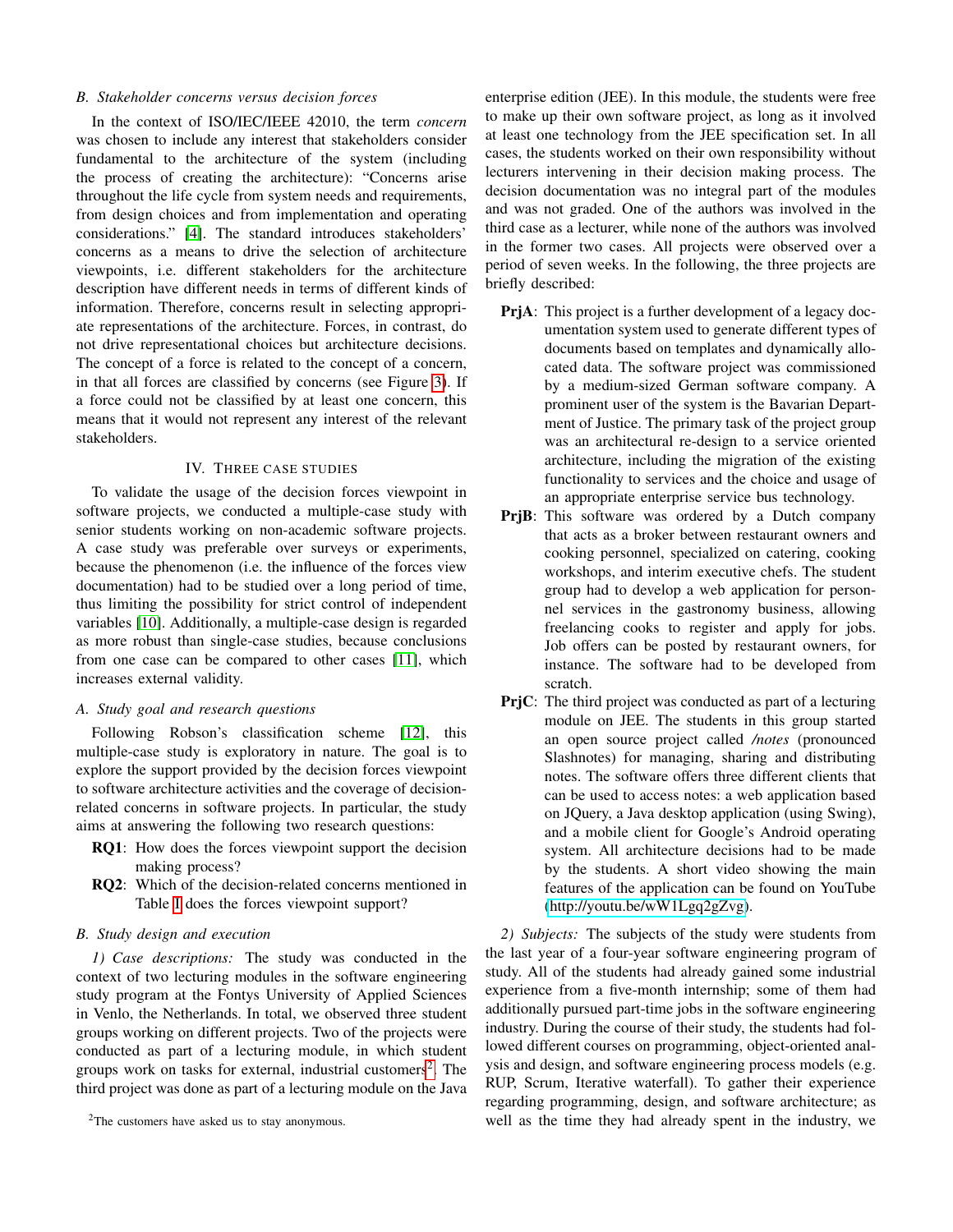Table III PREVIOUS EXPERIENCE OF THE SUBJECTS

<span id="page-5-0"></span>

|                                | PrjA          | PriB         | PriC         |
|--------------------------------|---------------|--------------|--------------|
| No. stud.                      |               |              |              |
| Prog. exp.                     | 75,33 (48,89) | 49,2 (13,26) | 59,5 (21,56) |
| Des. exp.                      | 50,33 (28,63) | 32,2(3,03)   | 33.5 (8.54)  |
| $\overline{\text{Arch.}}$ exp. | 38,67 (4,84)  | 28,6(9,48)   | 11,25(7,97)  |
| Ind. exp.                      | 25,17(36,21)  | 7(2,83)      | 7,25(6,18)   |

asked all participants to fill in a web-based questionnaire prior to the study. Table [III](#page-5-0) shows the number of students in each group (No. stud.), as well as the average number of months of experience that the students had as programmers (Prog. exp.), as software designers (Des. exp.), with software architecture (Arch. exp); and as software engineers in the industry, or as payed freelancers. The numbers in parentheses show the standard deviations. With the exception of one outlier in PrjA regarding programming, design, and industrial experience, the students' previous experiences was comparable between the groups, which renders them equivalent data sources. The fact that the students were in the last semester before the graduation project, and had some first experiences in the IT industry, makes them suitable subjects for the population of inexperienced software engineers at the beginning of their professional careers.

Carver et al. provide a checklist for conducting empirical studies with students [\[13\]](#page-9-13). This checklist was used to ensure that the study had a pedagogical value for the participating students and that the results are generalizable to a larger population (in this case the population of inexperienced software engineers). In the following, we list all items of this checklist together with a brief explanation on how the checklist item was considered:

- 1) Ensure adequate integration of the study into the course topics – In both lecturing modules, the students had to make architecture decisions autonomously. The decision forces view supports the decision making process and provides decision-force traceability. Thus, it integrated well into the course topics.
- 2) Integrate the study timeline with the course schedule – The timeline for the study was explicitly planned according to the start of the lecturing modules.
- 3) Reuse artifacts and tools where appropriate The students used a spreadsheet application for creating the decision forces view. No special tool was introduced for the purpose of decision documentation.
- 4) Write up a protocol and have it reviewed  $A$  study protocol was written before the study and reviewed by the authors in multiple iterations.
- 5) Obtain subjects' permission for their participation in the study – Prior to the two courses, the students were asked if they wanted to participate in the study. They were ensured that no personal data would be made available in the study report. All students expressed their interest in the study. They were also given the

opportunity to withdraw from the study by sending an email to the course lecturers.

- 6) Set subject expectations The students were informed about the effort, we estimated for the decision documentation. Apart from that, we told them that we would give them feedback about how to improve their individual architecting processes after the study.
- 7) Document information about the experimental context in detail – The context of the study is documented in this article.
- 8) Implement policies for controlling/monitoring the experimental variables – The relevant previous experience of the subjects, as well as the descriptions of the projects they were involved in, are reported in this paper. The data collection methods and data sources used to monitor these variables are described in Section [IV-B3.](#page-5-1)
- 9) Plan follow-up activities At the end of the semester, the students were informed about the study results. Each project group also received individual feedback on their architecting process.
- 10) Build or update a lab package All collected data was stored in a digital study database (as proposed in [\[11\]](#page-9-11)). The database was used as a basis for the analysis.

<span id="page-5-1"></span>*3) Data collection:* The data collected in this case study is qualitative in nature. We applied triangulation of data-sources, which is a well-accepted method to increase the precision of studies that mainly collect qualitative data [\[10\]](#page-9-10), [\[11\]](#page-9-11), [\[14\]](#page-9-14). The different data sources that were triangulated, correspond to different data collection methods, which are as follows:

- Work artifacts: In the two lecturing modules, from which we recruited our project groups, the students were obliged to store all project related files in Subversion repositories. The researchers were given read access to these repositories, enabling them to track the progress and the iterative refinement of the architectural design.
- Focus groups: At the end of the seven weeks, we conducted focus groups with each of the projects. Focus groups are group interviews with a small number of participants, in which a moderator asks questions to concentrate the discussion on a predefined topic. In contrast to individual interviews, focus groups allow group members to build up on each others' answers leading to more profound information [\[15\]](#page-9-15). All focus groups were audio recorded and transcribed.
- Participant observation: During the seven weeks, the three groups were regularly (at least weekly) visited during their working sessions. The researchers took written notes (i.e. field notes) about their observations, which were afterwards scanned and stored in the study database.

*4) Pilot study:* To fine-tune the design of the study, in particular the data collection procedures and the research questions, we performed a pilot study. In this pilot study, we used the decision framework, and the forces viewpoint in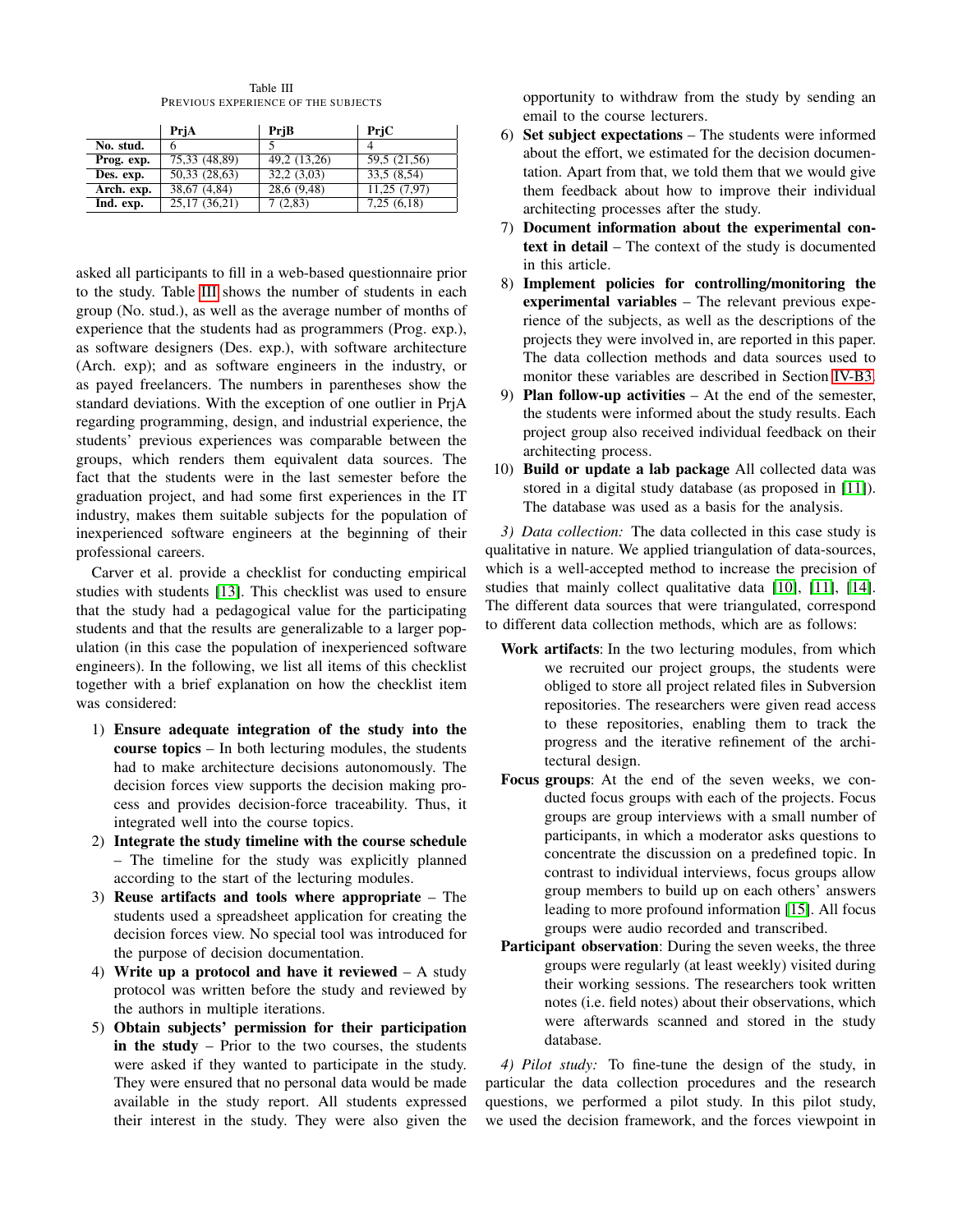particular, to document the architecture decisions of a system for online banking and accounting. One of the authors was involved in the project as a developer. Figure [1](#page-2-0) shows an excerpt from the forces view created in this pilot.

The pilot study was particularly helpful for understanding how the forces viewpoint can support the decision making process. In addition, the results were used to develop the question guide, which was employed during the focus groups to ensure that no important topics of interest were forgotten.

## *C. Analysis procedure and results*

As the data in our study database was qualitative to a large extend, we chose to apply a grounded theory approach [\[16\]](#page-9-16) to analyze the data. While being used mainly in social sciences, grounded theory has recently also gained more attention in software engineering related research (see for instance [\[17\]](#page-9-17), [\[18\]](#page-9-18)).

*1) Analysis procedure:* Grounded theory is inherently explorative in nature, as it promotes the analysis of data without predetermined ideas about potential findings. Concepts emerge slowly by constantly comparing indicators found in the data to previously identified indicators. That way, an idea about a finding (usually referred to as a theory) is either supported by additional evidence, or it has to be rejected, if no additional indicators can be found to carry it. In the following, the steps we followed during the data analysis are briefly described. Note that steps two to four are performed iteratively.

- 1) Convert data to PDF: The gathered data was exclusively stored digitally. As a preparation for the data analysis, we converted all files in the study database to the PDF format to allow for a uniform coding procedure.
- 2) Coding: All PDFs were intensively studied. Indicators for concepts related to decision views (in particular the forces view) were coded (i.e. labelled) as brief statements using PDF annotations. Please refer to Adolph et al. [\[17\]](#page-9-17) for an extensive explanation of the terms *indicator*, *code*, *concept*, and *category*, which are central concepts in grounded theory.
- 3) Identify concepts: During the coding procedure, concepts emerge, which represent candidate patterns of behavior, suggested by a set of indicators. The concepts were registered and related to the codes supporting it. The result after some iterations of analysis, was a set of concepts describing how the three student groups used and perceived the forces viewpoint in their projects.
- 4) Classify concepts into categories: Finally, in the last step of the analysis, the concepts from the three groups were compared to identify common categories of concepts. A category is a concept on a higher level of abstraction. As stated above, findings that were concordantly made in more than one project group are more reliable.

*2) Analysis and interpretation:* Table [IV](#page-7-0) summarizes the results of the qualitative analysis. The table maps the categories, identified in step 4 of the analysis procedure, to the project groups, in which they were observed. Additionally, the table shows decision-related concerns that are related to some of the categories, as well as research questions (column *Res. Qu.*), to which the categories contribute. In the following, the results are interpreted in the context of the two research questions. The interpretation focuses on categories that were recognized in at least two of the projects; only regarding suggestions for improvement, we discuss categories assigned to single groups only.

RQ1: How does the forces viewpoint support the decision making process? As Table [IV](#page-7-0) shows, the data collected from all three groups indicated that the forces views caused the students to take the decision making process more seriously than they would have done otherwise (Cat1). The fact that decisions and forces had to be documented explicitly caused the students to think more concretely about available decision alternatives (Cat5), and the forces that influence the choice between these alternatives. The students noticed that the view prevented them from making decisions ad-hoc (Cat3, Cat19). A comment in a focus group was "If you don't have the view, then you might also see alternatives, but if I have experience in a solution then I will choose this one. But with the (forces) view, you are forced to think about which one is really better." It is notable that all groups mentioned that the forces views triggered them to consider quality attribute requirements in the first place (Cat2). They had not thought of this in projects before (during their studies or in side jobs). Among all collected work artifacts, the forces views were the only documents in which quality attributes were mentioned. Considering quality attributes in architectural design, however, is an important best-practice that should be adopted by inexperienced software engineers.

In general, the forces viewpoint was very well received by the students. They found it especially helpful to maintain an overview over decisions made and the factors that influence the decisions (Cat18). The majority of members in all groups explicitly stated that they will reuse the forces viewpoint in future projects  $(Cat4)^3$  $(Cat4)^3$ . They acknowledged that it is a good way of documenting architecture decisions (Cat6). This finding is particularly important, because our experience from multiple studies with students shows that they cannot be convinced to document their decisions using decision templates (e.g. from [\[2\]](#page-9-1)). They usually perceive decision documentation as a tedious task that does not have an immediate benefit. The forces viewpoint, in contrast, is a documentation approach that they quickly accepted; presumably because of its relative lightweightiness and its immediate support for the decision making process.

Although the students were predominantly positive about the forces viewpoint, they also made suggestions for improvement. ProjectC was concerned about the fact that the forces viewpoint does not provide means to specify different weights for forces (Cat14). In their project, some forces were clearly

<span id="page-6-0"></span><sup>&</sup>lt;sup>3</sup>At the time this paper was written, the students were working on their final bachelor projects in external companies. We repeatedly received questions and suggestions about the forces viewpoint, which indicates that at least some students indeed keep using decision views.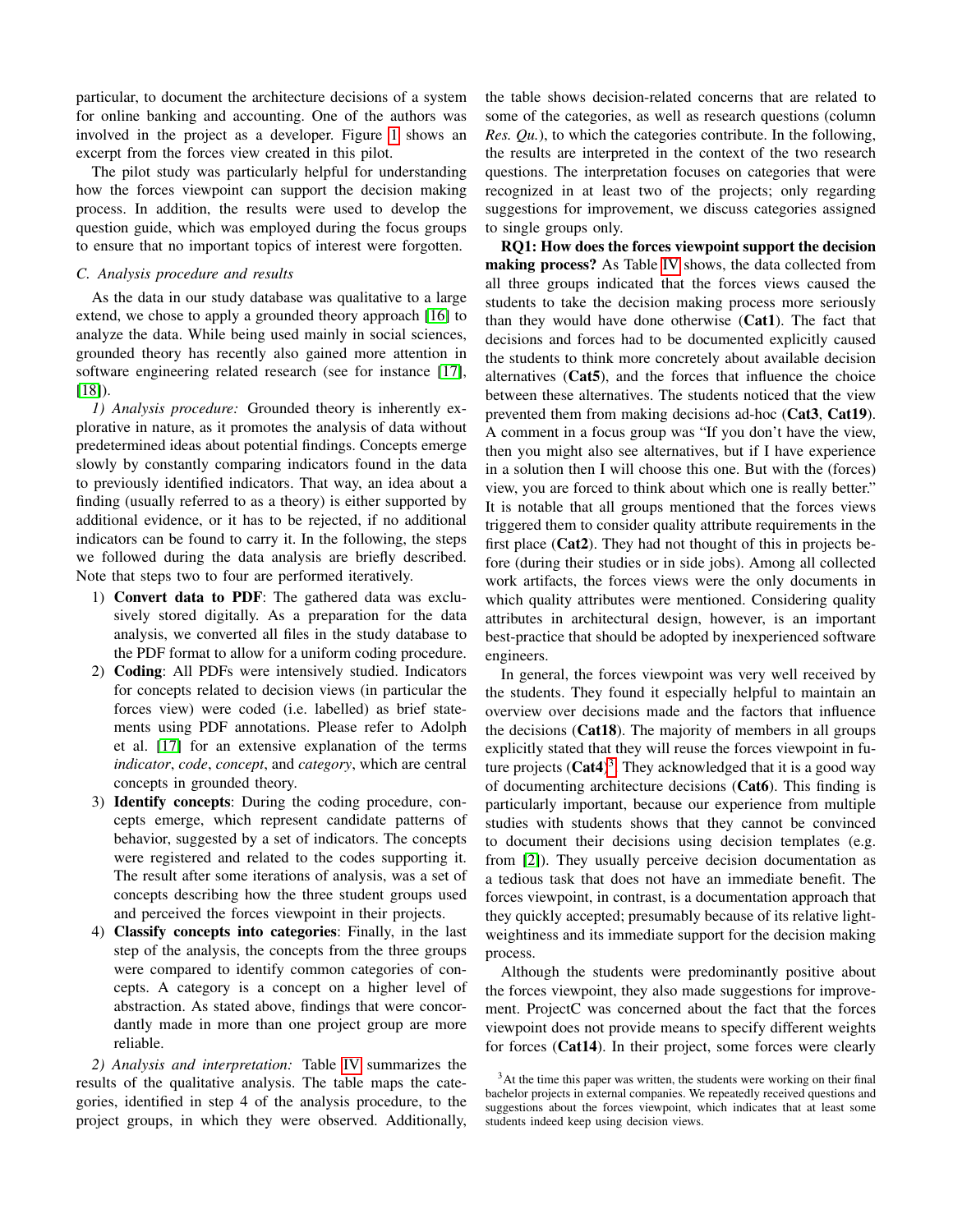<span id="page-7-0"></span>

| Code             | Category                                                                  | PrjA                    | PrjB                    | PrjC                    | <b>Concerns</b>                  | Res. Ou.        |
|------------------|---------------------------------------------------------------------------|-------------------------|-------------------------|-------------------------|----------------------------------|-----------------|
| Cat1             | Required students to think more carefully about decisions.                | X                       | X                       | X                       |                                  | RQ1             |
| Cat2             | Triggered students to consider quality attribute requirements.            | $\overline{\mathbf{X}}$ | X                       | $\overline{X}$          |                                  | RQ1             |
| Cat3             | Prevents ad-hoc decisions.                                                | $\overline{\mathbf{X}}$ | $\overline{X}$          | $\overline{X}$          |                                  | RQ1             |
| Cat4             | Forces viewpoint will be used in other projects.                          | $\overline{X}$          | $\overline{X}$          | $\overline{X}$          |                                  | RQ1             |
| Cat5             | Triggered students to identify more alternatives.                         | $\overline{\mathrm{x}}$ | $\overline{\mathrm{x}}$ |                         |                                  | RQ1             |
| Cat6             | Good way to document decisions.                                           |                         | $\overline{\mathbf{x}}$ | $\overline{X}$          |                                  | RQ1             |
| Cat7             | Creating the forces view took a lot of time.                              | $\overline{X}$          |                         |                         |                                  | RQ1             |
| Cat <sub>8</sub> | Prevents inefficient discussions about decisions.                         | $\overline{X}$          |                         |                         |                                  | RQ1             |
| Cat9             | Created with reasonable effort.                                           | X                       |                         |                         |                                  | RQ1             |
| Cat10            | Saved time in the end.                                                    |                         | $\mathbf{x}$            |                         |                                  | RQ1             |
| Cat11            | Support for rational decisions.                                           |                         |                         | X                       |                                  | RQ1             |
| Cat12            | Forces view complements relationship view.                                |                         |                         | X                       |                                  | RQ1             |
| Cat13            | Useful for architects, designers, programmers, and new project members.   |                         |                         | X                       |                                  | RQ1             |
| Cat14            | Support for weighing forces is missing.                                   |                         |                         | X                       |                                  | RQ1             |
| Cat15            | Identifying all forces is a matter of experience.                         |                         |                         | X                       |                                  | RQ1             |
| Cat16            | Forces view and relationship view are simultaneously refined.             |                         |                         | X                       |                                  | RQ1             |
| Cat17            | Proper tool support needed.                                               |                         |                         | X                       |                                  | RQ1             |
| Cat18            | Maintain overview over architectural decisions, concerns, and forces.     | X                       | X                       | X                       | C4, C5, C6                       | RQ1, RQ2        |
| Cat19            | Helpful to systematically compare decision alternatives in the context of | X                       | X                       | X                       | C5,C6                            | RQ1, RQ2        |
|                  | forces.                                                                   |                         |                         |                         |                                  |                 |
| Cat20            | Help for estimating requirements coverage.                                | $\overline{\mathbf{x}}$ |                         | $\overline{\mathbf{x}}$ | $\overline{\text{C6}}$           | <b>RQ1, RQ2</b> |
| Cat21            | Support for systematic trade-offs between forces.                         |                         |                         | X                       | C7                               | <b>RQ1, RQ2</b> |
| Cat22            | Supports sharing architecture rationale.                                  | X                       | X                       | X                       | C <sub>3</sub> , C <sub>23</sub> | RQ2             |

Table IV RESULT OF THE QUALITATIVE ANALYSIS

more important than other forces causing them to select an architecture decision alternative that had a lower rating (i.e. sums of pluses and minuses) than the other alternatives. Although we had considered this aspect during the design of the forces viewpoint, we chose not to include it in the viewpoint specification to keep it simple. Systematically weighing forces would have introduced additional complexity, which could have deterred students from using the view properly. However, the forces viewpoint can easily be customized by stakeholders in order to introduce such weights in their projects. Apart from this, it became evident that identifying all relevant forces is a matter of experience (Cat15). Therefore, especially for domain-specific forces, it can be helpful to collect typical forces from different projects that can be used as a checklist to ensure that no important forces are forgotten. Tool support would also be appreciated, especially to ensure consistency and to save work when creating the forces view in addition to other views from the framework (Cat17).

RQ2: Which decision-related concerns does the forces viewpoint support? To find out for which decision-related concerns the students used the forces views, we analyzed the concepts and categories and compared them to the list of concerns in Table [I.](#page-3-0) The results are shown in Table [IV](#page-7-0) (categories 18 to 22). Because the categories are conceptually more abstract than single concerns, sometimes multiple concerns are mapped to a single category. Note that the students were not knowledgable about the concerns we had assigned to the forces viewpoint in the specification. This would have introduced a threat to the validity of our findings.

The concepts classified under category Cat18 have shown that all three groups used the forces views to maintain an overview over architectural decisions, concerns, and forces. The students described that one column in the forces view (see Figure [1\)](#page-2-0) shows which concerns (Cat18, concern C4), and which forces (Cat18, concern C5) are related to a decision. They also understood that a row in the view shows decisions influenced by a specific force (Cat18, concern C6). This information was actively used by the students to make the choice between multiple alternatives more systematic (Cat19, concerns C5, C6).

All three groups saw value in the forces viewpoint with respect to sharing architecture rationale (Cat22, concern C3). In particular, they mentioned that usually individual members of the groups were more knowledgeable about specific architectural decision alternatives and their relation to forces than others. The forces views helped them to spread this knowledge better among the group members. Using their own words, the student groups stated that studying the forces view helped everybody to understand the why behind architecture decisions, including the decisions primarily made by others. Category Cat22 was also assigned to concern C23, because the students saw the potential of the forces views to facilitate the reusability of decisions in other projects: by providing the rationale in terms of decisions addressing specific forces, the decisions can be reused in cases where similar rationale would make sense.

Two groups used the forces views to estimate the coverage of some important requirements (Cat20). During the analysis of the work artifacts, we could see that all groups had used requirements as forces; only two of the groups, however, had also actively used the forces view to check in how far the decisions made were suitable to actually satisfy the requirements. They understood that a row in the view shows all decisions that need to be regarded when estimating the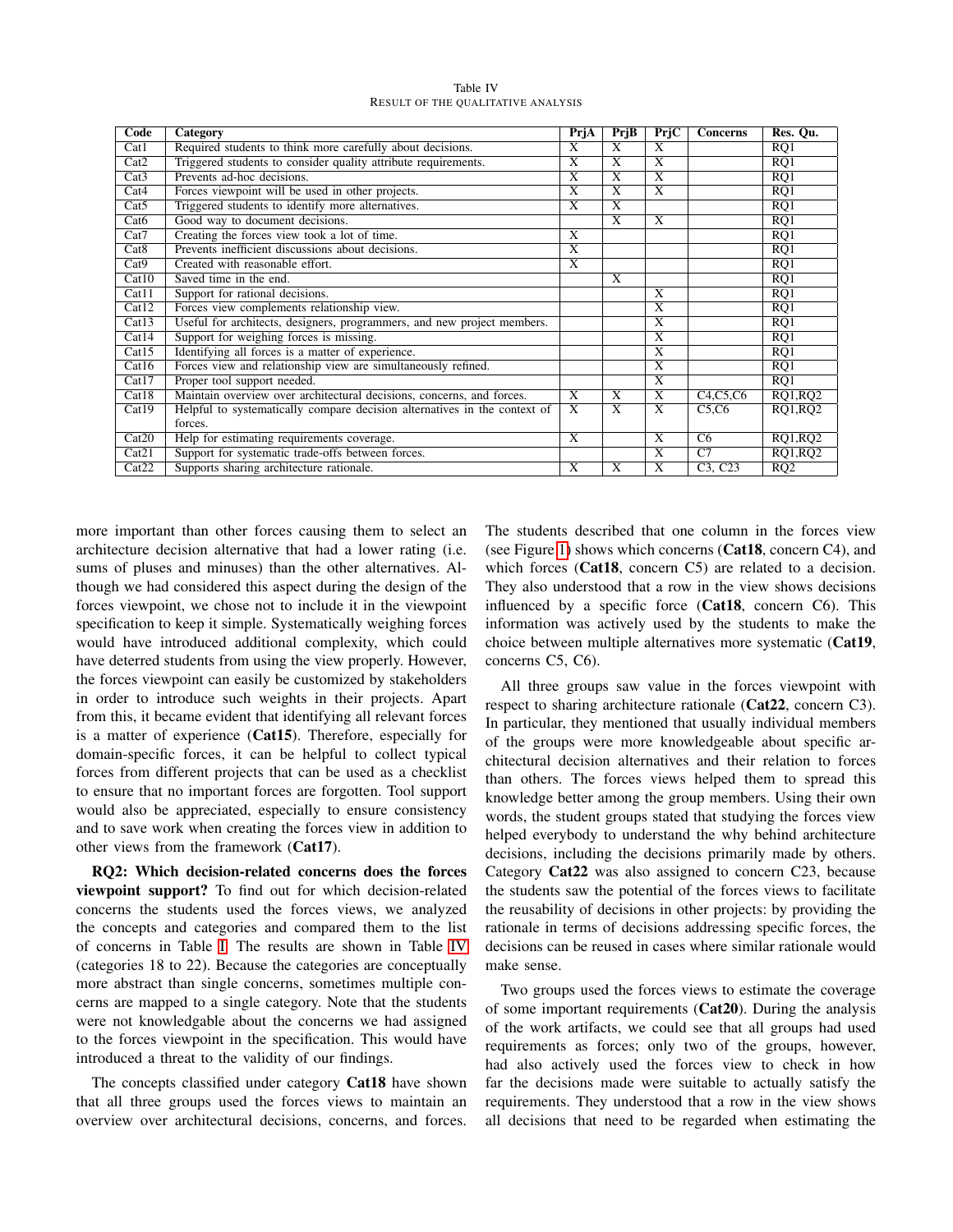coverage of a particular requirement (i.e. a force in the forces view). For the same reasons, Cat20 confirms concern C6, which is about identifying all decisions that were influenced by a particular force.

Concern C7 (Which forces have conflicting influences on a decision?) was only explicitly approved by one project. Conflicting influences have to be regarded when making tradeoffs (Cat21). In forces views, conflicting impacts are indicated by a decision that has positive rating for one force and negative ratings for another force. Although this situation was observed in the forces views of all three groups, only one of the groups explicitly acknowledged the usefulness of forces views for making trade-offs. We conjecture that the other groups did not mention trade-offs, because they had not explicitly discussed such situations. Only in PrjC, we observed that the group actively and fully-aware discussed conflicting impacts and ways to compensate resulting issues. This corresponds to the team's earlier discussed statement that they were missing weights for forces (Cat14). Particularly when making tradeoffs, different weights of forces should be considered.

## *D. Threats to validity*

In the following, we present potential threats to the validity of our findings. In particular, we cover typical validity threats in software engineering studies, as identified in [\[11\]](#page-9-11) and [\[19\]](#page-9-19).

*1) Construct Validity:* Construct validity is concerned with the operational measures taken to analyze the phenomenon under study. In this case, we used multiple sources of evidence (i.e. work artifacts, field observation, and focus groups) to study the use of the forces viewpoint in software projects. Additionally, the use of a grounded theory approach ensures that conclusions are rooted in the collected data and that no important concepts are forgotten.

*2) Internal Validity:* Internal validity mainly has to be considered in explanatory case studies [\[11\]](#page-9-11), in which a causeeffect relationship is going to be established. In exploratory case studies, internal validity basically concerns making inferences. In this case, we tried to address this potential threat by involving different sources of data, including direct participant observation and analysis of work artifacts. Logical deductions are generally based on multiple sources of evidence and aligned among at least two of the projects under study (we did not make deductions from data coming from only one project).

*3) External Validity:* External validity concerns the generalizability of the study's findings to a larger population. Because statistically representative samples can typically not be achieved in cases studies, the emphasis is usually put on analytical generalization, thus an explanation why the findings are representative for other cases with common characteristics [\[10\]](#page-9-10). Yin points out that external validity can be improved by using replicated study-designs [\[11\]](#page-9-11). In this study report, we present results that are based on findings made in three different cases using identical study designs. This reduces the influence of the concrete cases and of the individual students in the different project groups. Therefore, we assume that our findings are relevant at least for the population of inexperienced software engineers at the beginning of their professional careers. Although we did not find any indicators raising legitimate doubts about the usefulness of the decision forces viewpoint for experienced software architects as well, additional industrial studies must be conducted to generalize the study results to this larger population.

*4) Reliability:* The reliability of a study is concerned with the minimization of errors and biases that stem from the researchers who conducted the study. In this case, the moderator of the focus groups could have influenced the students towards giving specific answers. This threat was mitigated by asking open questions like "How did the decision forces view influence your decision making process?". As followup questions, the moderator asked the students to explain their answers, or to go more into detail. To mitigate the risk of suggestive questions and to make sure that all important topics would be covered, we prepared a question guide [\[20\]](#page-9-20) in advance, which was used by the moderator during the focus groups.

An additional potential threat to reliability could result from students not staying true to the facts during the focus groups. To mitigate this risk, we used data-source triangulation [\[21\]](#page-9-21), which allowed us to verify concepts using different types of data. Additionally, as stated above, we prioritize results that were concordantly found in at least two of the three case studies.

## V. RELATED WORK

The work presented in this paper is related to architecture decision documentation in general, and architecture decision views in particular. In our recent publication, we extensively discussed related work in these two fields [\[3\]](#page-9-2). Therefore, in the remainder of this section, we focus on related work with respect to traceability between requirements (problems) and design (solutions).

The decision forces viewpoint acknowledges the importance of relating architecture decisions to the forces driving those decisions. As such, the forces viewpoint is connected to the research area of relating architecture and rationale. In their recent book, Avgeriou et al. compiled 15 articles that relate architecture and requirements [\[22\]](#page-9-22), taking among others traceability between architecture design, decision rational and requirements into account. Tang et al. in the same publication, provide a traceability metamodel for bridging the gap between elements from the problem space (stakeholders, requirements, and issues) and elements from the solution space (architectural design, structure, components) using architecture decisions and rationale as intermediaries. Other authors had proposed to use reference models to support different types of requirements traceability before (e.g. [\[23\]](#page-9-23), [\[24\]](#page-9-24)).

A slightly different approach to software architecture– requirements traceability has recently been introduced by Malavolta et al. [\[25\]](#page-9-25). Originating from the model-driven architecture field, they suggest to use weaving models to relate requirements models, architecture decision models, and